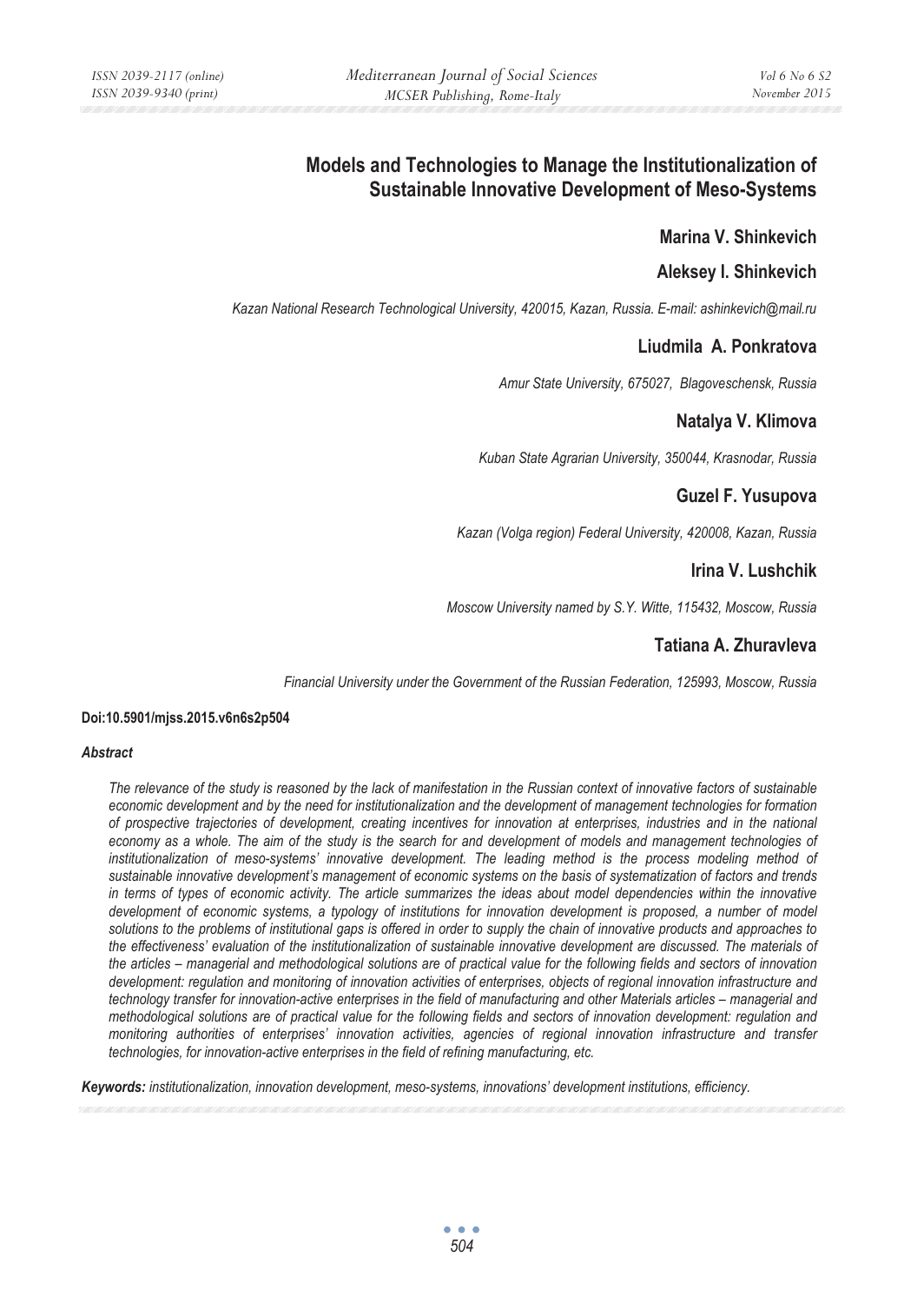#### **1. Introduction**

#### *1.1 The relevance of the problem*

Innovative development management of multi-level economic systems is alternative in the content and composition of the governing and controlled parameters. Largely the process organization is affected by the selected management paradigm (cybernetic or synergistic), which in its turn is determined by the composition and structure of the prevailing phenomena and processes on the system-level, organizational-economic and industrial relations, resource, institutional, infrastructural, industrial prerequisites and a significant number of other factors. The presence of unique sets of characteristics of economic systems implies the relevance of the research and development of such management techniques which would allow create a fine tuning of the system, which is particularly urgent for innovative sectors of the economy. The fulfilling of this requirement means the importance of innovative development management models and technologies study and selection of the most demanded technologies in the modern world which meet the realities of the global crisis phenomena in the economy and features of existing models in organization of industrial innovative activity. In a number of studies in this area the following researches should be noted (Leydesdorff, 2005; Nelson & Winter, 1982; Perez, 1985; Shinkevich, 2005).

In a cyclical (of crisis) conditions of phenomena and processes in the economy as a result of import substitution an important factor in maintaining and increasing of economic growth and the gradient of the value added into the national economic system becomes the sustainability of innovative development since Russian innovation factors of sustainable economic development appear to be insufficient. So, the theme of their institutionalization, management technologies development how to form the prospective trajectories of development, creating of incentives for innovation by enterprises and industries of the national economy as a whole become very relevant. In this regard, works of (Williamson, 1985; Silverberg & Verspagen, 1995; Kleiner, 2006; Lazonick, 2006; Shinkevich, 2012; Krugman & Venabies, 1995; Mensch, 1985) are worth to note.

The relevance of the article is confirmed by the priorities and organizational forms of reforming in the Russian sectors of science, education and production, actively ongoing, but not always taking into account the institutional features of the national economy. In addition, in the present times new methodological approaches are demanded to the assessment of the effects after economy modernization and forecasting of their results. Among the researchers of the effectiveness of the institutionalization in the Russian economy can be referred, for example, (Katkalo, 2003), (Tatarkin & Romanova, 2008).

#### **2. Methodological Framework**

#### *2.1 Theoretical framework of the research*

As a theoretical basis of the article the management theory, theory of innovation, new institutional theory, the evolutionary theory of innovation, the theory of cyclical behavior of innovative development, the theory of transaction costs, the theory of the effectiveness of economic phenomena and processes can serve.

### *2.2 Research methods*

When obtaining scientific results the general scientific and specific methods of knowledge were used: the method of formalization; the dialectical method; the method of analogies, analysis and synthesis; methods of systemic, structuralfunctional, economic-mathematical and simulation modeling; method of multivariate statistical analysis; comparison; index methods; matrix methods; forecasting methods.

### *2.3 Research stages*

The study was conducted in three stages:

- the first stage is the preparatory stage during of which approaches to the modeling of innovative development were generalized, the existing and used in the Russian context modernization management technologies on the meso-level were systematized, the techniques of efficiency estimation in modernization processes were studied;
- the second stage the main stage when adaptation of neo institutional approach to the management

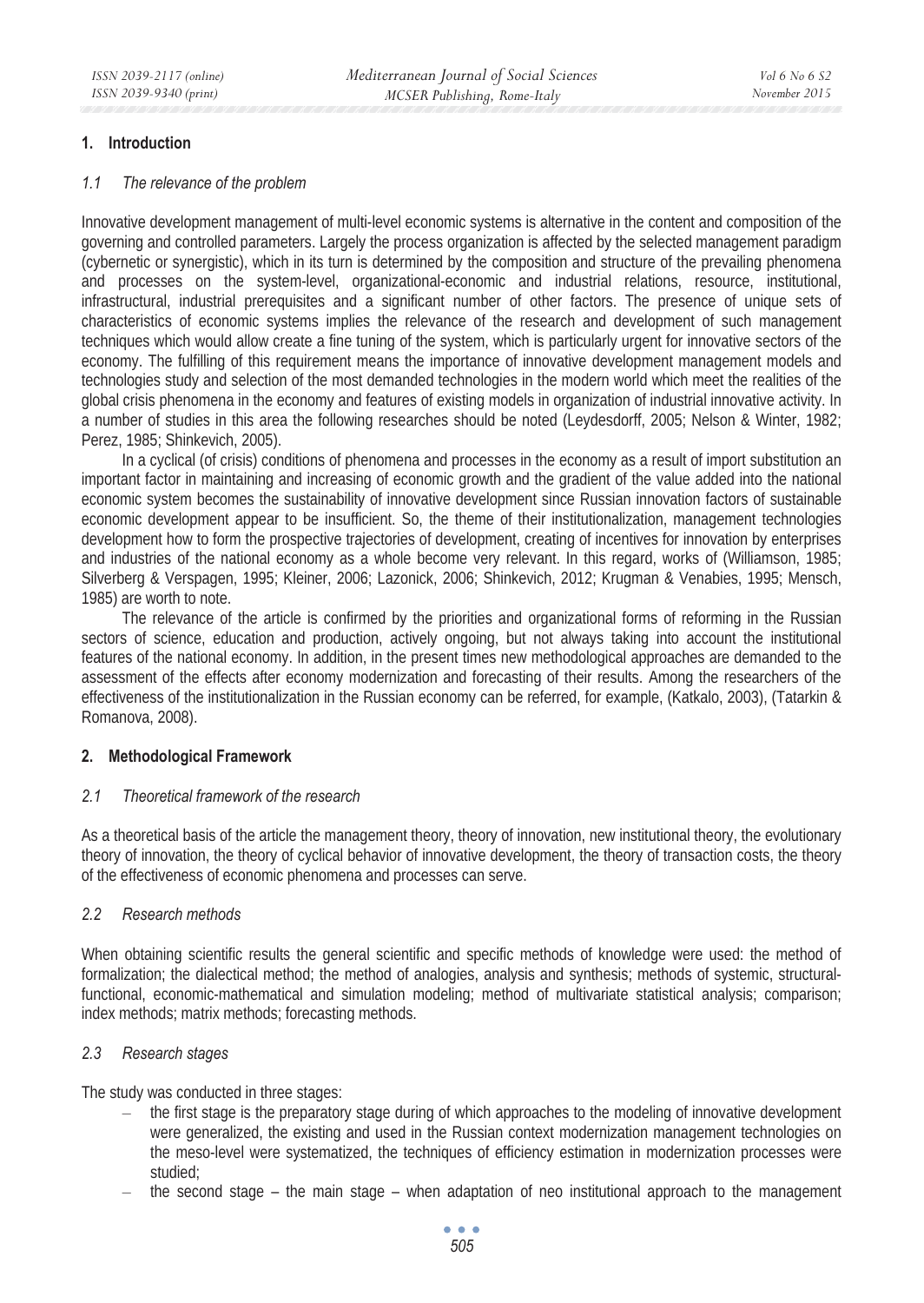process of innovative development of meso economic systems was carried out and a model of value chains completing on the example of medium economic activities was developed, a methodology to assess the effectiveness of the institutionalization of innovative development was developed;

– the third stage – the final stage when systematization, interpretation and synthesis of research results were carried out; refined theoretical conclusions were refined; the obtained results' processing and presentation were carried out.

### **3. Results**

#### *3.1 Innovation development models' evolution at the meso level*

Analysis of management models' evolution at the meso and macro level allows to draw some conclusions: the most important prerequisite of innovative development management is the goal-setting in this area, which does not always reflect the objective laws of systems' economic development; currently at the macro level the understanding of the importance of economy's innovative development and modernization, its openness ensuring are stimulating moments; "openness" of the Russian macroeconomic system should be relative, by analogy with similar models of other national economies' economic development; the rationality of this model is reasoned by the emphasis on the most important laws of demand in innovation at the micro level: technological innovations are relevant for production only under the conditions when the effect from their implementation exceeds the incentive for businesses to save on labor power quality.

Innovations consistently were first considered as exogenous factors of economic development, following them, there were models with endogenous technological progress and their transferring into the category of endogenous is a necessary condition for improving of innovative development management of meso-systems; the endogenous factor of innovation in economic development involves the institutionalization of the fundamental processes of system's effective changes' generation, which are manifested in a sequential account of as neoclassical so evolutionary theories of institutional factors of innovative development. In Fig.1 a systematization of innovative development's factors of mesosystems is presented.





In innovative development management there is a necessity of taking into account the cyclical nature of economic systems' innovative development, which is important taking into account the existing asynchronous phases of industries and economic activities of material production; important thing is also the need to maximize at industrial and inter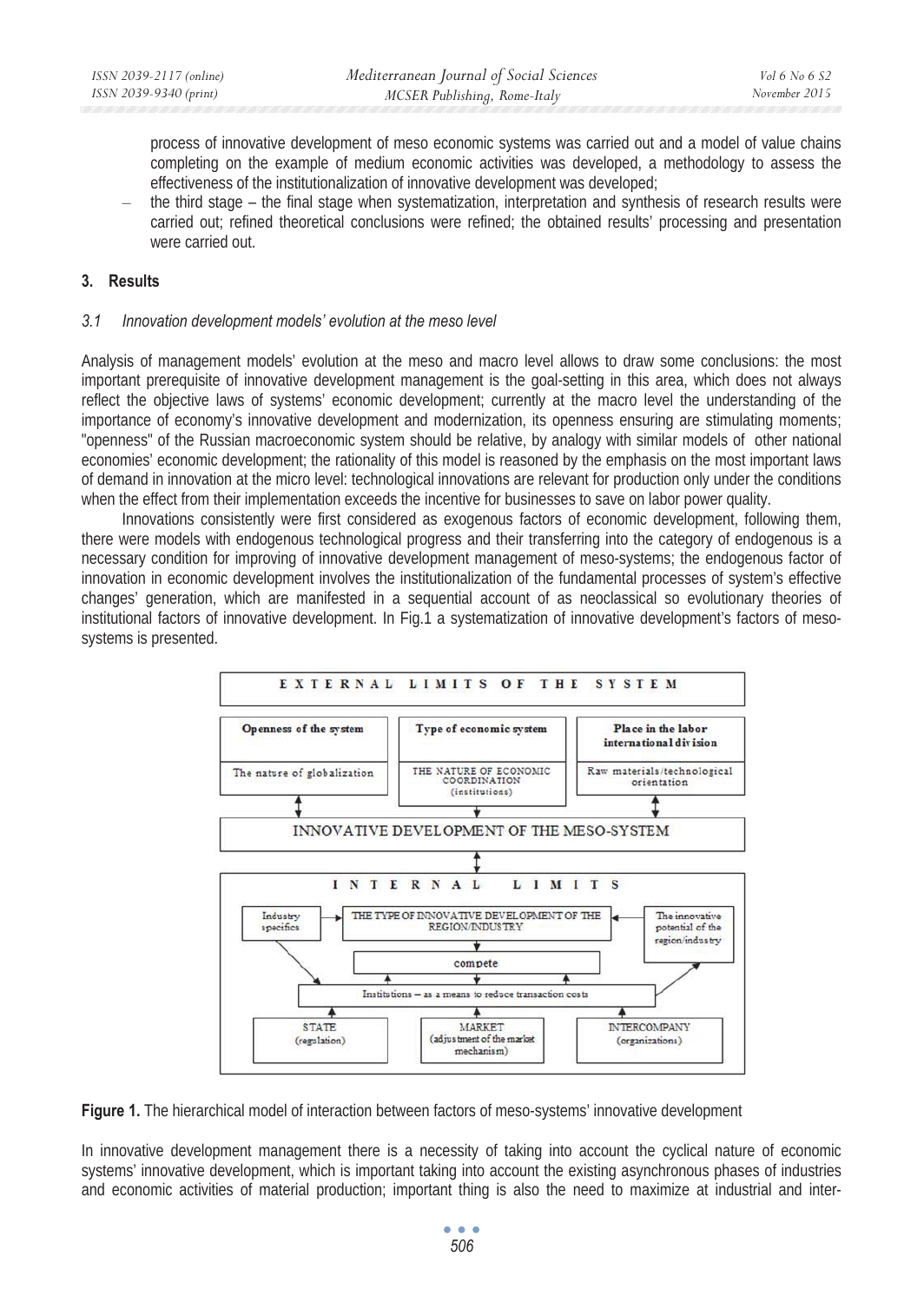industrial levels and within the national (regional) supply chains of added value as domestic fundamental incentive to implement innovations; regional and macroeconomic systems in this case receive not only external stimulus to the development of "intermediate" industries in the case of resource availability, but also to the development of the full innovation cycle.

It is believed that the institutional models of fundamental incentives' formation for innovations' implementation can be considered as an alternative of economic modernization "from above" and at the same time to ensure the sustainability of economic development of innovative business systems.

The most important relations in the framework of the existing models to stimulate innovations in the Russian context are the following: the stability/instability of innovative development in the active phase of the crisis as a result of balanced (high tech industry) / unbalanced (medium industry) distribution of newly created added value between the participants of a market transaction (within the framework of the production function) is revealed; the technological Pat situation of low-tech industries' innovative development at a steadily low level of the latter is revealed; the nature of innovative development transaction effect is diagnosed and economic activities' kinds with positive (transaction costs' reducing in the course of innovations' development and the increase of market power) and negative (reverse situation) transaction effect are allocated; the imbalance of innovations' reproducing in the industry (in Russian conditions and for developing countries) due to low in comparison with developed countries the productivity of investment into innovative projects, with similar proportions of resource provision of research and development (R&D) is justified; the insufficiency of existing instruments for innovations effectiveness evaluating to study the sustainability of economic systems innovative development is revealed.

### *3.2 Typology of institutions for innovation development*

The models' developed typology takes into account the specifics of the management object (innovative enterprise, macro technology, Institute of development), the management subject – modernization agents (entrepreneur, technology platform, Institute of development) and management technologies (compensatory mechanism of internalization of innovations' externalities; innovative products supply chains' management; the mechanisms of industrial and competition policy aimed at maximizing the added value at the meso level).

At the micro level within the framework of the synergetic approach as agents of development should be considered innovative enterprises as institutions of institutionalization. The basis for the institutionalization of sustainable innovative development of the enterprise is the formation of the trajectories of innovative development of the company, under which it is possible to "extend" innovative development, slowing the degradation of innovative products for the processing of macro technologies. In turn, the institutional trajectories are formed under the impact of important factors which should be taken into account: increasing returns (analogy of the scale efficiency in the framework of institutional theory, associated with high costs of passing on new technology) and the markets' imperfections, characterized by significant transaction costs. With this the specific technology, in innovation encouraging, in a number of other advanced technologies, is the "co-compete".

The thing that hampers innovation development is preferential adherence of foreign and Russian entrepreneurs after the "annuity- hunter" model (Baumol, 1990), along with the positive position of sustainable innovative development of "creative destruction" model (Schumpeter, 1982).

The choice of the model of the first type by Russian enterprises is reasoned by the lack of basic incentive for innovation. Therefore, the project of institutionalization should encourage enterprises to sustainable economic development by stimulating the quantity and quality of human capital, measured for plant personnel.

The object of institutionalization at the meso-level is the macro-technology, and the agent of development – the management body of a special Institute for the development - technological platforms. Economic mechanism of functioning of the latter is based on the developed dynamic model of innovation, and as a management technology the institutional synergetic management model of sustainable innovative development at the meso level is proposed. This transfer of innovative interactions into institutional form requires the use of not only market and competitive approach, but also the innovations externalities' reflection throughout the chain of innovative interactions, which are not of the purchase and sale transaction by nature. Moreover, it is believed that the formation of technological platforms which is not accompanied by corresponding positive externalities is unstable. Therefore, the institutionalization of additional factors to ensure the sustainability of innovative development in the form of processes and technologies of self-organization of innovation active enterprises is needed.

The model of institutionalization at the macro level are the development institutions, the typology of which is presented in figure 2.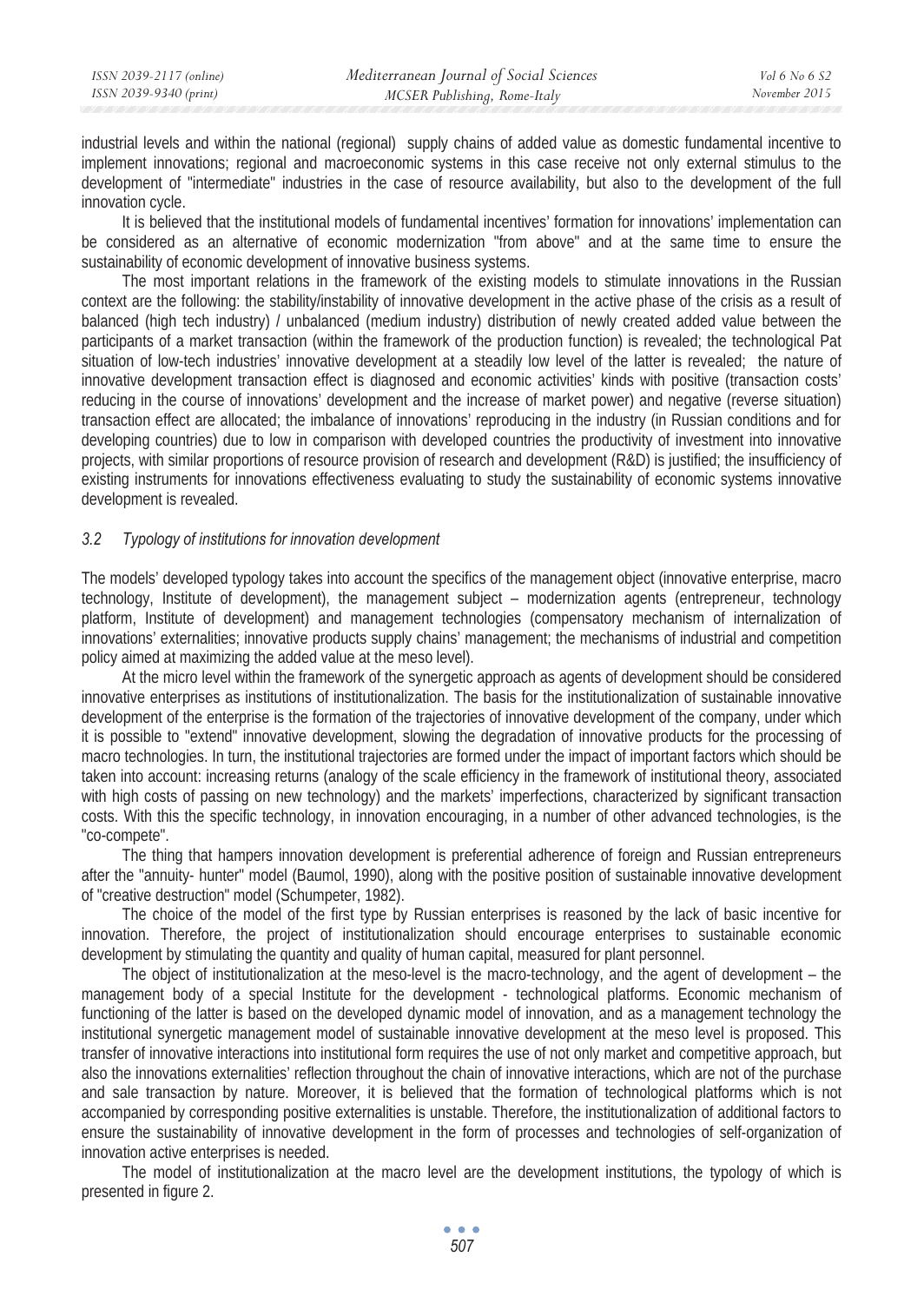

**Figure 2.** The typology of development institutions (D & i) at the macro level

In spite of the large number of mentions of the term "development institutions" their scientific definitions in the economic literature are rare due to the diversity of definitions of proper institutions. The scientific interpretations of the development institutions are found both in wide and narrow (financial) format, which is most common in the Russian practice of management. Under the development institutions a tool is understood for the institutionalization of sustainable economic development of innovative economic systems aimed at resource provision of sustainable incentives to innovate activity, accompanied by positive externalities. When adjusting the innovation sphere it is important to take into account the model solutions' complementarity of the existing model of funding innovation at the macro level. It is believed, a landmark in the institutionalization of effective models of innovative development should be a clustered and meso-corporate funding model of innovations, based on the project approach.

### *3.3 The proposed approach to eliminate the institutional gaps in the supply chain of innovative products*

Important from the point of view of managerial approach formation to the institutionalization of sustainable economic development is a following set of scientific problem areas: associated with the definition by economic content the category "economic stability" (static characteristics) and "sustainable economic development" (dynamic characteristics); determining of the contribution of innovation activity and its specificity as a factor of sustainable economic development; classification of factors determining sustainable development; complex of management technologies to form trajectories of sustainable development.

Systematization and study of solutions to scientific problems noted has allowed to develop institutionally-synergetic model of management of sustainable innovative development at the meso-level, key elements of which are dynamic model of innovation at the meso level, institutional development trajectory of economic activity and the innovation chain of added value, together allowing to simulate "bunch type" of innovations diffusion process, results' and costs' parameters of innovation activities (added value and transaction costs). The model of innovative chains of added value within the framework of modern management concepts and accounting tools of synergetic theory allows more accurately (than at the enterprise level) allocate critical for sustainable innovative development of meso-systems trends, to identify priority "permitted states" (rules of innovative behavior) and generate a set of dynamic keys of management (bifurcation points). Program impact on management keys provides the required vector of innovative development of the system. The choice of strategy is the main mechanism of "bifurcation points" occurrence in which the split the trajectories of institutional transformation take place and strategic development prospects are predetermined.

Modeling of industrial chains of added values in the best degree enables visually to present the development options and threats' assessment to provide the continuity of meso-systems functioning, in case of the existing innovation models' improvement and their adaptation to the cyclical nature of the economy. Developing chains' simulation for the industry description (economic activity type), including clusters, let's take into account the so-called "bunch type"(a variation of the functioning script) of individual units (processing within the macro-technology) that contribute to the effectiveness of inter-industrial stepwise transition of the flow of added value along the macro-technological chain. Let's draw a diagram of view of supply chains with the presence of "bunch type" of individual units (figure 2). Specifics of cyclical (and its manifestation in the form of crisis) refer to a situation where fluctuations in industrial subsystems can lead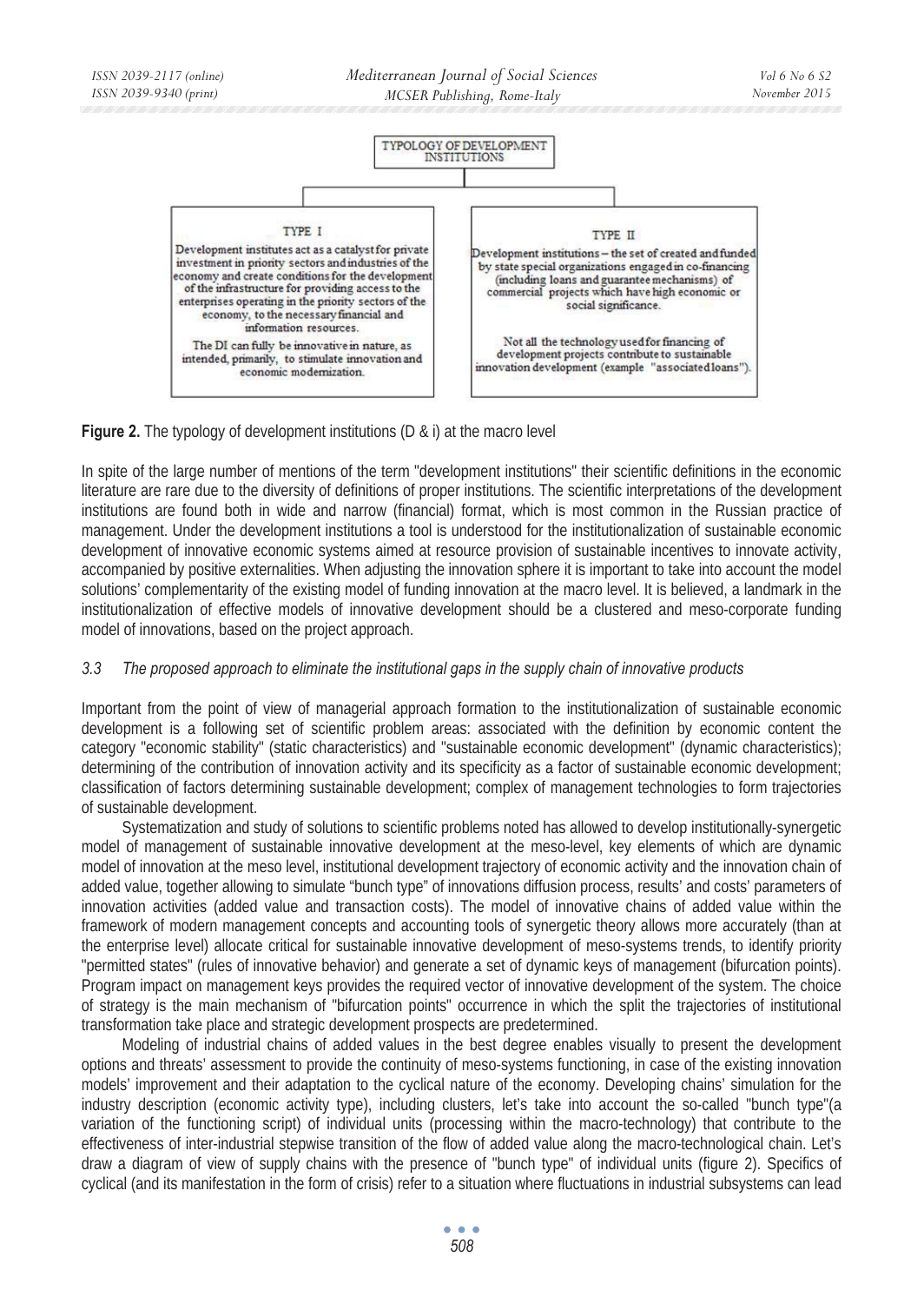to destruction of the existing institutional framework of industrial and cross-industrial interactions of market participants. Therefore, for the model of the innovation chain of added value it is necessary to explain the reasons and to allocate the institutional mechanisms to ensure the innovations' growing impulse, taking into account that a similar situation will arise throughout the chain of macro technology. The nodes of the circuit, in case of their alternativeness and belonging to different meso-systems (figure 3) mean the analogue of the bifurcation point, effecting a change (rise or fall) of the current production efficiency at the meso-, macro-, mega-levels of economic systems.





The model is realistic and for industries with a high concentration of production, with the ability to extract the scale effect. The presence of bunch type at several stages of the supply chain determines the task of choosing the optimal path – network model of added value creation, coupled with minimal losses (transaction costs) for the integral control of the object. Principal in this situation is the management of institutional trajectory because of its alternativeness: elements of innovation process, or if it moves to a new higher level of organization - the level of dissipative structures. For such a system to exist and develop, more energy (transaction costs) than for simpler structures is required. The entropy of the innovation system in this case can be estimated based on the magnitude of transaction costs, nonlinearly associated with the order of the innovation process, because only if there is optimal interval loss of added value, correlated with the costs of coordination, the entropy of the system will correspond to an economically efficient level.

Therefore, the basis of the institutionalization of innovative development must be the creation of incentives for innovations in the form of corresponding mutations of enterprises' routines; the development of mechanisms to improve the efficiency of transaction costs of an innovative nature in the form of compensation of a part of transaction costs in the functioning of supply chains; the internalization of positive externalities of innovation by the developers to mitigate the spill-over effect.

In its turn, solving the problems of sustainable stimulus to the generation of innovative changes is associated with the implementation of a compensation mechanism at the base level of the Institute of institutionalization – enterprise. It is important to be involved in this mechanism of its employees, positive externalities of which, on the one hand, is the increase the enterprise's efficiency, on the other hand - the assigned by the entrepreneur a part of accessions as a result of innovative activity of added value. In response to this or anticipating the externalities of innovation-active employees, the entrepreneur – the owner of the company – should allow them to internalizing externalities – i.e., to provide more income. In the case of an existing saving on wages in conditions of market failure discourage of innovative activity of enterprises occurs.

### *3.4 The proposed approach to the effectiveness evaluating of the institutionalization of sustainable innovative development*

The need in new methodological solutions in the field of research on the effectiveness of sustainable economic development of innovative economic systems is reasoned by several circumstances: modern management models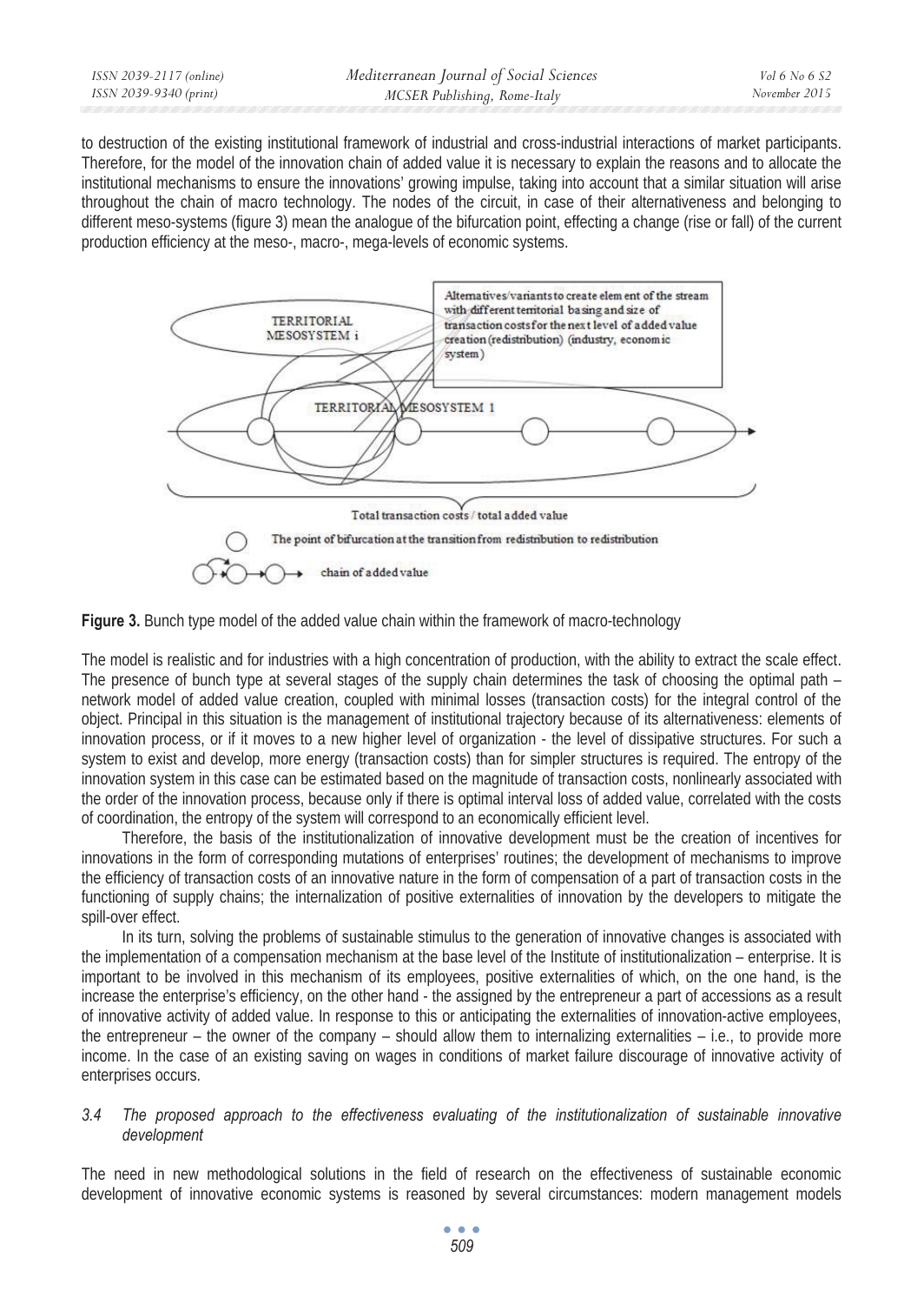involve the simultaneous consideration within the model of innovative development of such dialectically interrelated factors such as innovation and competitiveness of the market, resulting to the emergence of the phenomenon of market's competitiveness reducing while the implementation by individual firms of innovative behavior because of the market power increase; the effectiveness of innovation activity for open and closed economic systems is varied (traditional values of efficiency indicators are often higher in the situation of barriers' presence to entry for competitors in meso system); the growth of traditional indicators of economic activity efficiency is observed in the situation of a number of market exchanges' reducing that eventually leads to the degradation of the innovation environment; in the study of innovation efficiency in accordance with the magnitude estimation of transaction costs as a methodological approach to the study of macro - and meso-economic systems, it is important to take into account the greater value of the specific transaction costs which are characteristic for acts of innovative exchange; for innovative activity a situation of positive externalities is natural, when the benefit from innovative developments not fully belongs to the developer, and therefore, at the micro level it requires additional costs to protect R & d results from the point of view of the market approach, an alternative one is a hand-out approach; the assessment of the sustainability of economic development, and, therefore, forecasting in the short term is problematic, because innovations mean the disruption of the balance.

The proposed methodology is based on an approach and a set of methodological decisions in the field of the effects' and costs' assessing of innovative economic systems' functioning. The approach is based on the identified parameters of the innovations' dynamic model and management institutional synergy model of sustainable innovative development involving positive externalities of innovations. In comparison with existing methodological approaches based on the use of economic system's profit as an indicator of the innovative project's effect, the proposed solutions are based on the accounting by the generated innovative system of added value (the share of innovative products in the revenue as derived indicator); in the diagnostic process of innovations' costly indicator it is proposed to allocate in the structure of enterprise expenditure on R & d and operating costs of innovative projects the transaction costs (along with the transformation costs). Obtained values of the indicators require methodological correlation with the nature of industry innovation in the whole, which allows estimate the heterogeneity and the need of transaction costs (losses) and transaction costs of traditional and innovative activities. Table 1 shows two ways of the effectiveness' evaluation of sustainable institutional development of economic activities' types and their interpretation.

|                                                                    | Low-tech industry                                                                                 | The high-tech industry                                   | Medium-tech industry                                                                             |
|--------------------------------------------------------------------|---------------------------------------------------------------------------------------------------|----------------------------------------------------------|--------------------------------------------------------------------------------------------------|
| Indicators                                                         | Industries are located in the direction of market power increasing and the market competitiveness |                                                          |                                                                                                  |
|                                                                    | reducing                                                                                          |                                                          |                                                                                                  |
| TAC/R                                                              | 51%                                                                                               | 47%                                                      | 36%                                                                                              |
| AV/R                                                               | 27%                                                                                               | 53%                                                      | 37%                                                                                              |
| IP/R                                                               | 5%                                                                                                | 10%                                                      | 8%                                                                                               |
| The effectiveness of sustainable innovative development (Option 1) |                                                                                                   |                                                          |                                                                                                  |
| <b>IP/TAC</b>                                                      | 10%                                                                                               | 21%                                                      | 22%                                                                                              |
| The effectiveness of sustainable innovative development (Option 2) |                                                                                                   |                                                          |                                                                                                  |
| AV/TAC                                                             | 53%                                                                                               | 113%                                                     | 103%                                                                                             |
| A comparison of the                                                | The most inefficient                                                                              | The most effective                                       | Medium - effective and low resistant                                                             |
| sustainability of development development                          |                                                                                                   | development                                              | development                                                                                      |
| Nature of transaction effect<br>of innovative development          | Negative transaction effect<br>of innovative development                                          | Positive transaction effect of<br>innovative development | Negative transaction effect of innovation<br>development: partially mitigated by market<br>power |

**Table 1.** Evaluation model of the sustainable innovative development effectiveness

TAC – transaction costs, AV – added value, R – revenue from sales of products, IP – revenues from sales of innovative products.

Interpretation of specific quantitative estimates of the sustainable innovative development's effectiveness is possible in the form of comparing of these indicators for groups of high, medium and low-tech sectors in the situation of the inverse U-shaped relationship's presence between the level of innovative activity and the type of market structure.

### **4. Discussions**

To the study of innovative developments models of countries, regions and separate companies a significant number of fundamental and applied research papers are devoted (Leydesdorff, 2005; Lazonick, 2006; Mensch, 1985; Perez, 1985;